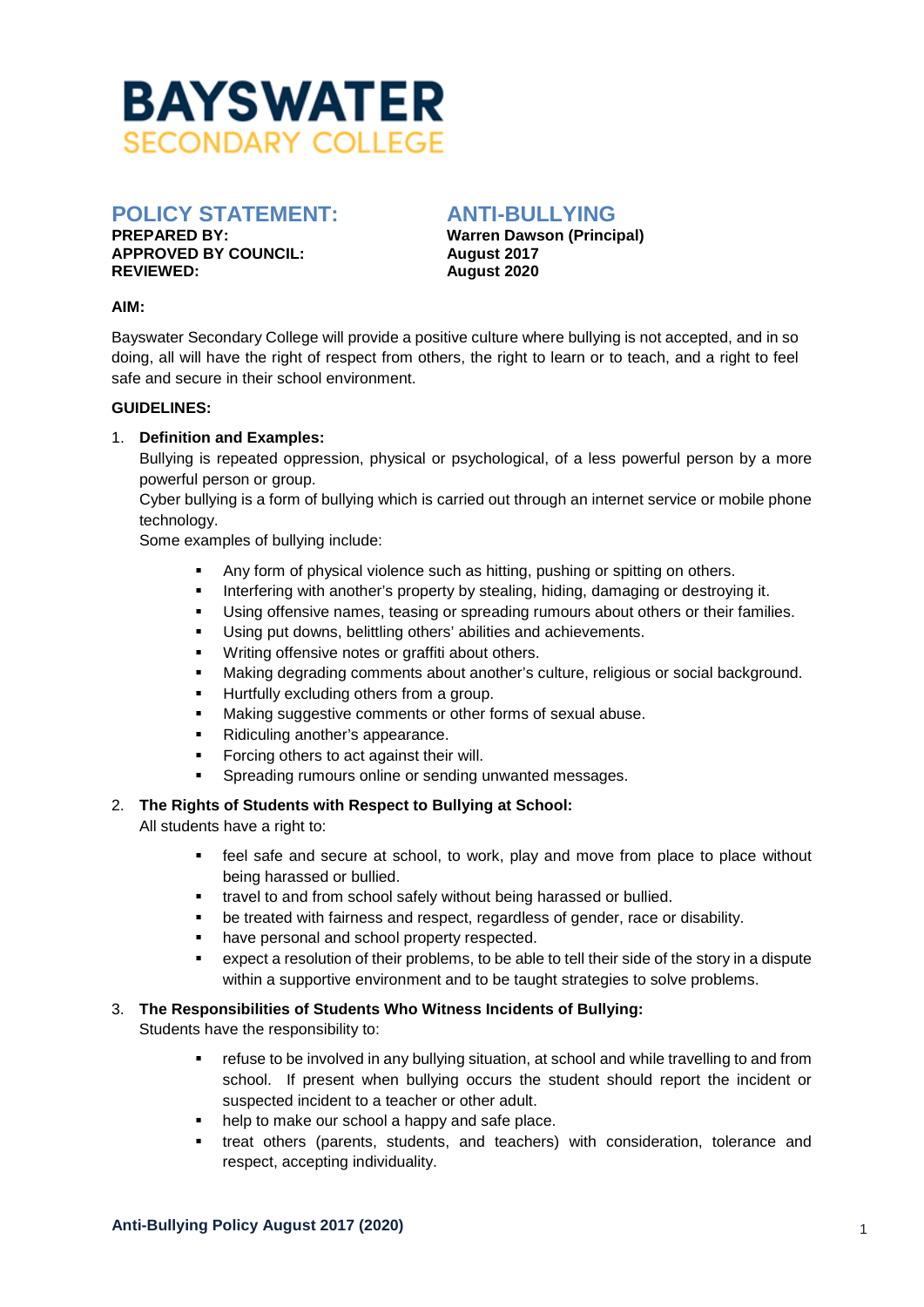

- respect the property of others and the school.
- seek to resolve conflict in a positive and cooperative manner.

# 4. **The Responsibilities of Parents:**

The school recommends that parents:

- watch for signs of distress in their child, eg unwillingness to attend school, bed wetting, a pattern of headaches, missing equipment, requests for extra money, damaged clothes or bruising.
- take an active interest in their child's social life and acquaintances.
- advise their child to tell a staff member about bullying incidents.
- inform the school if bullying is suspected.
- do not encourage the child to retaliate.
- communicate to their child that parental involvement, if necessary, will be appropriate for the situation.
- be willing to attend interviews at the school if their child is involved in any bullying incident.
- be willing to inform the school of any cases of suspected bullying even if their own child is not directly affected.

#### 5. **What the School Will Do to Counter Bullying on the Premises:**

The staff has a responsibility to:

- be role models in word and action at all times.
- be observant of signs of distress or suspected incidents of bullying.
- make efforts to remove occasions for bullying by actively patrolling during yard duty and by supervising effectively within the buildings.
- arrive at class on time and, where appropriate, move promptly between lessons.
- take steps to help victims and remove sources of distress without placing the victim at further risk.
- report suspected incidents to the appropriate staff member such as Student Wellbeing Officer, Class Teacher, PLT Leader, Assistant Principal, Principal, who will intervene with appropriate strategies (eg. Assertiveness Training, Restorative Practice, Mediation) or provide consequences for infringements of the school's Code of Cooperation.
- provide opportunities for students to learn how to behave cooperatively and in a friendly manner to others.
- provide opportunities for parents to participate in parenting training.

# 6. **An Undertaking to Evaluate the Policy:**

This policy will be evaluated annually through:

- The annual Parent Survey.
- **Examination and analysis of the register of reported incidents.**
- The Annual Attitudes to School Survey.